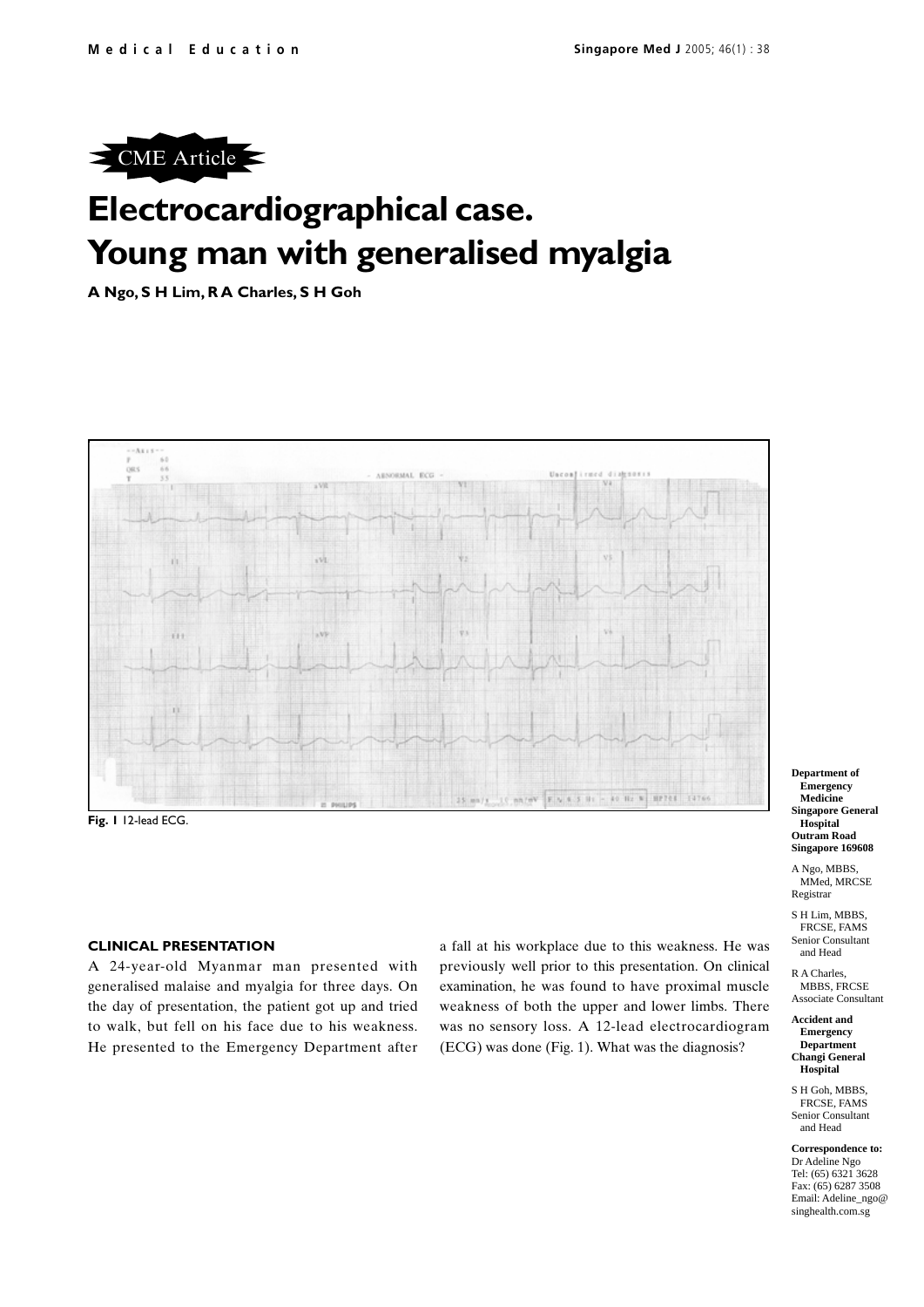

**Fig. 2** Post-treatment ECG. Patient's potassium level was 3.0 mmol/L.



**Fig. 3** 25-year-old man with thyroxic periodic paralysis who presented with weakness on waking up in the morning. He had proximal muscle weakness of both the upper and lower limbs. He had hypokalaemia and thyroid function tests confirmed a diagnosis of thyrotoxicosis (TSH 0.001mU/L, fT4 44.6pmol/L). ECG shows normal sinus rhythm with ST depression in the leads V4 to V6, with a U wave (tallest in V3).

## **ECG INTERPRETATION**

The ECG (Fig. 1) shows a normal sinus rhythm. There appears to be ST depression in the leads V4 to V6, with the "T" assuming a more rounded appearance than usual. This is a U wave. The tallest U wave appears in V3 with amplitude of 5.0mm.

## **DIAGNOSIS**

Hypokalaemia

# **CLINICAL COURSE**

On further questioning, the patient admitted to having had ten episodes of watery diarrhoea for the past six days without any fever. There was no history of recent travel. There were no clinical features of hyperthyroidism. He was found to have hypokalaemia of 1.6 mmol/L with no other sodium or chloride abnormalities. He had raised cardiac enzyme levels (creatinine kinase 954U/L, creatinine kinase-MB 6.8UG/L), but troponin-T level was normal. Aldolase level was raised at 36.9U/L.Thyroid function tests were normal.

The clinical impression was that of diarrhoea resulting in hypokalaemia and rhabdomyolysis. The patient was started on intravenous potassium replacement and his proximal weakness gradually improved. A repeat ECG (Fig. 2) was performed the next day with the patient having a potassium level of 3.0 mmol/L. The patient was discharged four days later with a potassium level of 4.6mmol/L.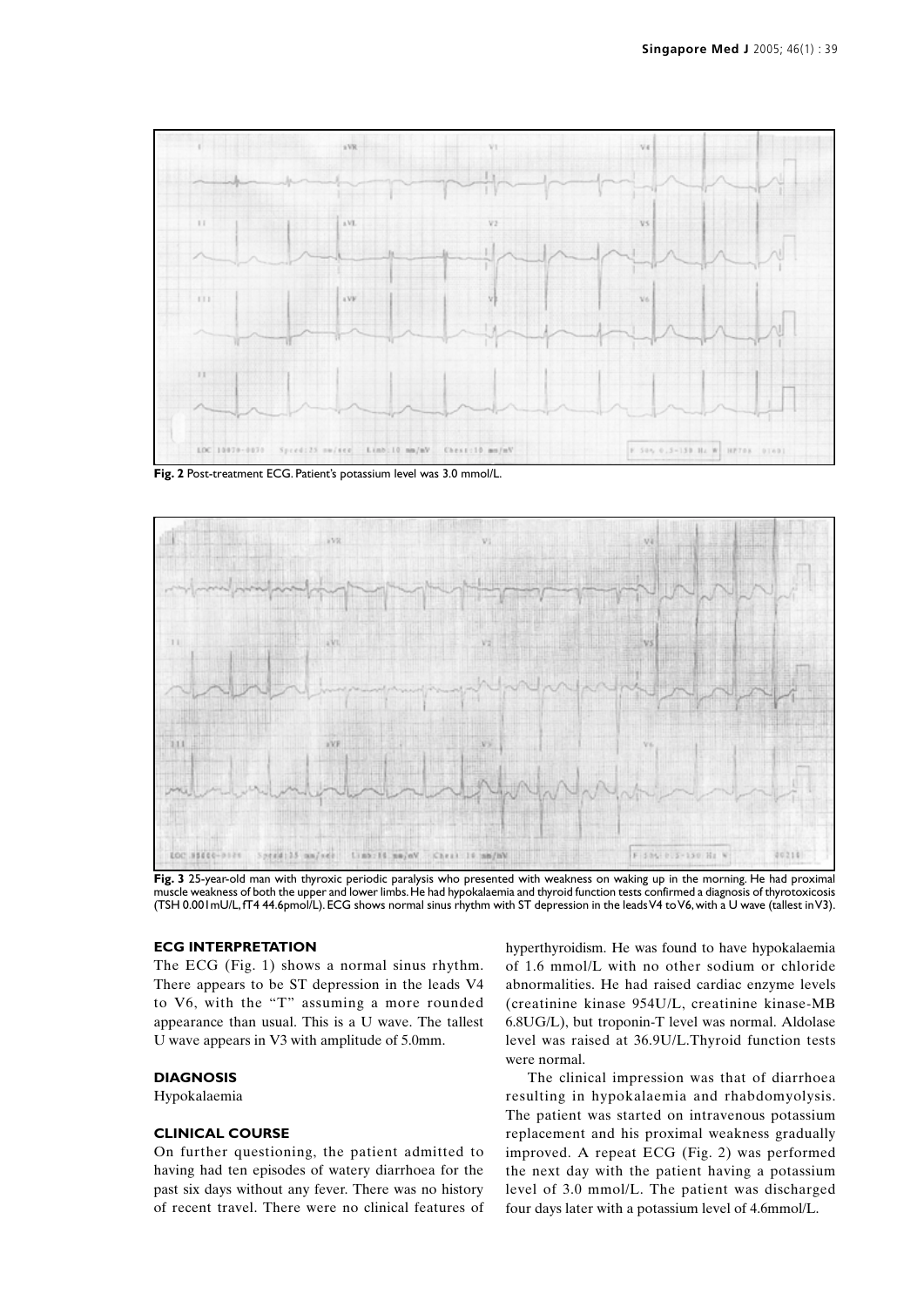### **DISCUSSION**

A progressive dimunition in the serum potassium level below normal results in the following electrocardiographical manifestations<sup>(1,2)</sup>.

- 1. Progressive dimunition with eventual disappearance of the T wave.
- 2. Progressive increase in the amplitude of the U wave.
- 3. First- and second-degree AV block of the Wenckebach type.
- 4. Depression of the ST segment.
- 5. Prolonged PR interval.
- 6. Rarely, tall and peaked U wave.

Changes in the ECG usually are not seen unless the potassium concentration falls below 3 mmol/L. However the changes are unpredictable and are most likely to occur in patients with both hypokalaemia and hypomagnesemia<sup>(3)</sup>.

According to Schamroth $(1)$ , the amplitude of the T wave decreases progressively and may eventually disappear completely, leaving only a "remnant" of the T wave visible as a minimal upward "bump" on the ST segment. The U wave also increases in magnitude, but still maintains its rounded appearance. This is seen in leads V2 and V3 (Fig. 1) and in leads V2, V3, V4 and V5 (Fig. 3). The increasing prominence of the U wave, especially when associated with a low or absent T wave may be mistaken for a T wave, leading to an incorrect diagnosis of a prolonged QT interval when in fact, it is the QU interval that is being monitored. Hence when QT is seen as very long, more than 0.44s, there is a good chance that there is a U wave merged with a T.5 This is seen in the limb leads, V4, V5 and V6 (Fig. 1), as well as in the limb leads, V2, V3, V4, V5 and V6 (Fig. 3).

Lepeschkin<sup> $(4)$ </sup>, has stated that the normal U wave is tallest in lead V2 to V3 and the largest precordial U wave amplitude averages 11% of the largest T wave amplitude (ranging from 3% to 24% in 98% of cases). Occasionally, there may be electrical alternans of the enlarged U wave (alternation in the amplitude of the U wave) $(1)$ . First degree AV block is common with low levels of serum potassium and this prolongation of the PR interval also means that the P wave encroaches progressively on the preceding U wave until it is inscribed immediately after the U wave. This may cause even more diagnostic confusion, since the enlarged U wave may be mistaken for a T wave and the ensuring P wave may be mistaken for the U wave.

Differential diagnosis may include hypomagnesaemia. The ECG changes include attenuation of the T wave, increased magnitude of the U wave, ST depression and prolongation of the PR interval<sup>(1)</sup>. There have been no definitive criteria to separate the two conditions. Other differentials include ischaemic heart disease $(6)$ , the use of quinidine, digitalis or phenothiazines, bradycardia, and ventricular hypertrophy<sup>(7)</sup>.

Patients with mild hypokalaemia (serum potassium 3.0-3.5 mmol/L) usually have no symptoms. Both mild and severe hypokalaemia can increase the incidence of cardiac arrhythmias(8). Hypokalaemia leads to symptoms primarily involving the gastrointestinal tract, nervous system, skeletal muscle and heart by causing an impaired response to the parasympathetic stimulation and weakness of the gastrointestinal smooth muscles, resulting in decreased intestinal mobility. Neuromuscular symptoms occur typically when potassium concentrations fall below 2.5 mmol/L, resulting in muscle cramps, paraesthesia and generalised muscle weakness<sup>(3)</sup>. In addition, patients with severe hypokalaemia can develop muscle necrosis (rhabdomyolysis) and paralysis. Early morning weakness and paralysis with hypokalaemia should suggest thyrotoxic periodic paralysis (Fig. 3) to the emergency physician managing male Asian patients as this may be the first manifestation of thyrotoxicosis<sup>(9)</sup>.

In summary, the ECG is a very useful tool for the diagnosis of hypokalaemia. An accurate sign of hypokalaemia is a "camel-hump" – shaped U wave equal to or greater than the  $T$  wave in height<sup> $(6)$ </sup>. Other features include disappearance of the T wave, depression of the ST segment, and prolonged PR interval.

#### **ABSTRACT**

**A 24-year-old man presented with generalised malaise and myalgia for three days. He presented to the Emergency Department after a fall at his workplace due to weakness. 12-lead electrocardiogram (ECG) showed normal sinus rhythm with ST depression in the leads V4 to V6, with a U wave. The tallest U wave appeared in V3. These ECG features are characteristic of hypokalaemia. ECG changes in hypokalaemia and differential diagnosis are discussed. A second case of thyrotoxic periodic paralysis with similar ECG changes of hypokalaemia is also presented.**

### **Keywords: hypokalaemia, hypokalemic periodic paralysis**

*Singapore Med J 2005; 46(1):38-41*

#### **REFERENCES**

- 1. Schamroth L. The 12-lead Electrocardiogram. London: Blackwell Scientific, 1989: 338-9.
- 2. BL Chia, AC Thai. Electrocardiographic abnormalities in combined hypercalcaemia and hypokalaemia- case report. Ann Acad Med Singapore 1998; 27:567-9.
- 3. Rund DA, Barkin RM, Rosen P, Sternbach GL. Essentials of Emergency Medicine. 2nd ed. St Louis: Mosby, 1996: 675-6.
- 4. Lepeschkin E. The U wave of the electrocardiogram. Mod Concepts Cardiovasc Dis 1969; 38:39-45.
- 5. Blake TM. Annotated Atlas of Electrocardiography. Totowa, New Jersey: Humana Press, 1999: 127.
- 6. Chia BL. Clinical Electrocardiography. 2nd ed. Singapore: PG Publishing, 1988: 48.
- 7. Mak KH. Medical, metabolic-electrolytes and drug causes of abnormal ECGs. Basic and Advanced ECG Course. Singapore: National Heart Centre, 1999:55.
- 8. Rastegar A, Soleimani M, Rastergar A. Hypokalaemia and hyperkalaemia. Postgrad Med J 2001; 77:759-64.
- Goh SH. Thyrotoxic periodic paralysis: reports of seven patients presenting with weakness in an Asian emergency department. Emerg Med J 2002; 19:78-79.